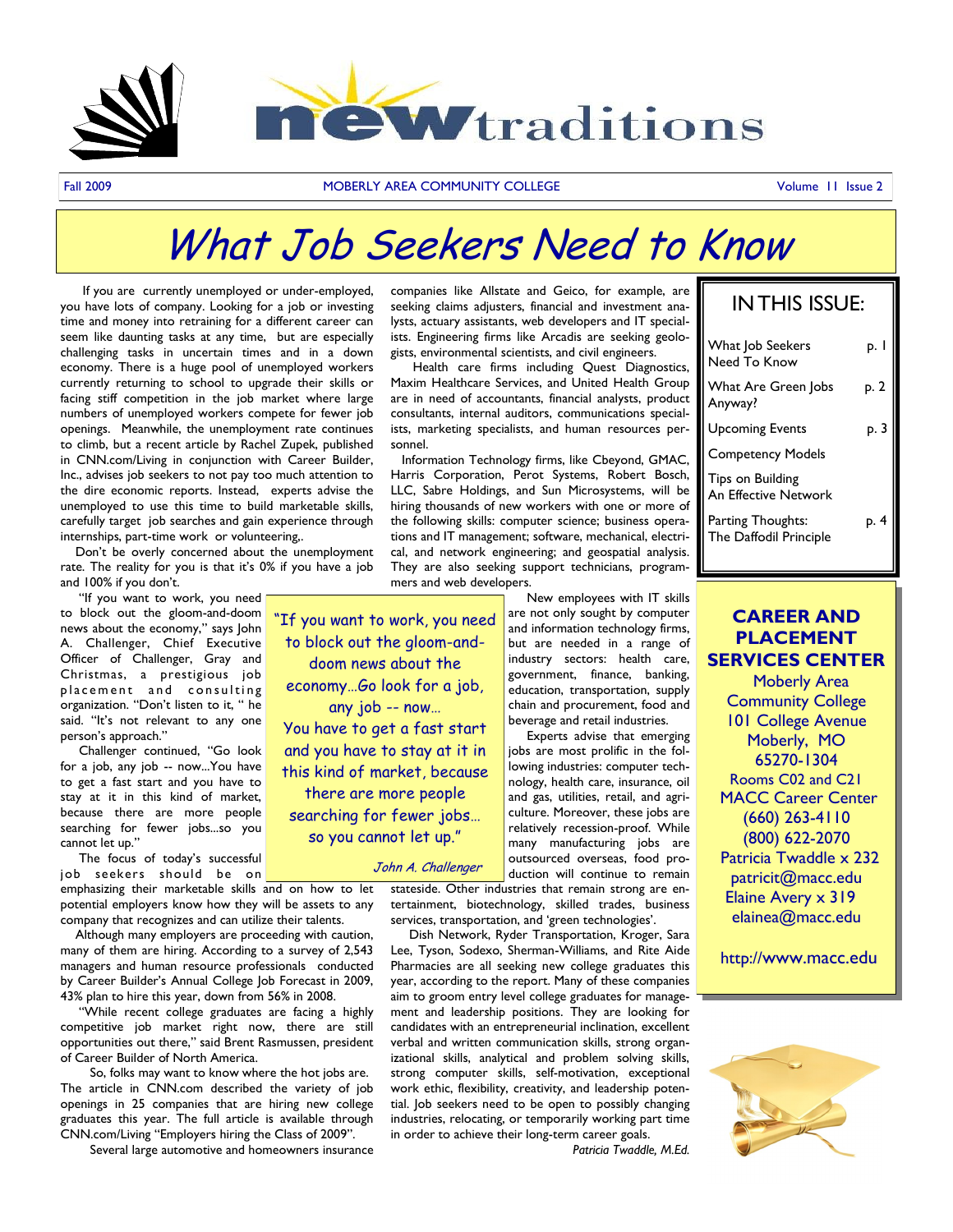*Page 2*

*"We will end global warming and alleviate poverty at the same time. We will power America with clean energy and create millions of green jobs. We will build an economy that is both green and inclusive."*

# What are "Green Jobs" Anyway?

**Sources:** a **Time Magazine** article from May, 2008 "*What Is a Green-Collar Job, Exactly?*"; An **Urban Habitat** article "*Green Collar Jobs,*" by Raquel Pinderhughes, Director of Urban Studies, San Francisco State University; and a **New York Times** article published August 14, 2009 "*Growing "Green Jobs" Is A Long-Term Task, Advocates Say,*" by Peter Behr



Five million new 'green jobs' have been promised in President Obama's economic stimulus package, which is slated to spend over \$150 billion over the next ten years to create jobs that provide a living wage for American's greencollar workers while simultaneously promoting sustainable, economically sound, environmentally friendly, and more efficient business practices.

 Green jobs include all those that advance energy reduction strategies as well as those that utilize renewable energy sources, including jobs that make use of more efficient construction materials and methods and jobs entailing the refurbishing of existing structures.

 Phil Angelides is a venture capitalist and former Democratic candidate for governor of California, and chair of the Apollo Alliance, a coalition of business, labor, and environmental groups. His definition of a green-collar job is rather broad. "It has to pay decent wages and benefits that can support a family. It has to be part of a real career path, with upward mobility. And it needs to reduce waste and pollution and benefit the environment."

 Defined this broadly, a green-collar job can be any job that helps put the U.S. on the path to a cleaner, more energy efficient future. These include jobs in the public transit sector, jobs in alternative energy production, and jobs in construction trades that make new and existing structures more energy efficient.

 Traditional blue collar manufacturing jobs can be included, provided what is being manufactured is more or less 'green'. That means jobs in factories producing SUVs don't count, but ones producing hybrid cars do.

 In the Time Magazine article, critics argued that environmentalists who are pushing policies like cap-and-trade and other initiatives against global warming will hurt the American economy. Some estimated that implementing those policies could result in 4 million jobs lost by 2030, and some argued that these policies would raise the cost of energy substantially and could lead to even more job losses.

 Against the criticism that going green-collar will cause economic loss, green-collar job advocates argue that the hard work of decarbonizing the American economy will actually create millions of new jobs. They purport that alternative fuels, renewable energy, and increased energy efficiency will burgeon the fledging economic recovery. They also stress that because 75% of the buildings in this country will either be refurbished or replaced between now and 2030,

overall energy costs will be reduced. Overhauling wasteful buildings will not be the only benefit. Our inefficient, dangerously unstable electric grid will need to be overhauled, and that will take a lot of manpower.

 This translates into the creation of  $\bullet$ millions of new jobs requiring little retraining that will utilize the transferable skills of laid off factory workers who are currently unemployed.

 The dream is for blue-collar to become green.



#### Be the Face of the Movement

It's no surprise that one of the  $\bullet$ [biggest supporters of the Apollo Alliance is](http://www.greenforall.org/icon)  the United Steelworkers Alliance. Labor . leaders see green jobs as a way to fight outsourcing and keep manufacturing alive in climate change.

industrial sector."

following 22 specific sectors:

- services
- Car and truck mechanic jobs, production jobs, and gas-station jobs related to biodiesel
- Energy retrofits to increase energy efficiency and conservation
- Green building
- Green waste composting on a large scale Hauling and reuse of construction materials and debris
- Hazard materials clean-up
- Landscaping
- Manufacturing jobs related to large scale production of appropriate technologies, (i.e. solar panels, bike cargo systems, green waste bins, etc.)
- Materials reuse

 $\bullet$ 

- Non-toxic household cleaning in residential and commercial buildings
- Parks and open space expansion and maintenance
- Printing with non-toxic inks and dyes
- Public transit systems related to driving,  $\bullet$ maintenance and repair
- Recycling and reuse
- Small businesses producing products  $\bullet$ from recycled materials
- Solar installation
- Tree cutting and pruning
- Peri-urban and urban agriculture  $\bullet$
- Water retrofits to increase water efficiency and conservation
- Whole home performance, including attic insulation, weatherization, etc.

 Pinderhuges noted that although many America. Touting green-collar jobs can new jobs are being created, not all of them convince skeptical blue- collar workers that will meet the 'green' criteria because they they have an economic stake in curbing won't offer workers a supportive work experience that contributes to improvements "Green jobs won't be sprouting up only in their quality of life. Recent research on in new technology fields," says Angelides, sustainable agriculture in the U.S. has revealed whose group is calling for a \$300 billion that although crops are being grown with less investment in green jobs over the next 10 toxic inputs, workers are terribly exploited years, "We'll be creating jobs in the on-many-of-these-farms. Some-manufacturers producing food made with organic ingredients Raquel Pinderhughes interviewed and some supermarkets known for selling employers in more than 100 firms which healthy, organic food have been denying fullare producing green-collar jobs in the time status to their employees. By hiring only part-time workers, companies avoid paying Bicycle repair and bike delivery for benefits like health insurance, vacation and sick leave.

> The vast majority of green-collar jobs will not require high levels of education. Employees can learn many job skills through on-the-job training or brief retraining programs. Employers primarily want workers with good communication skills who are responsible and reliable. *Patricia Twaddle*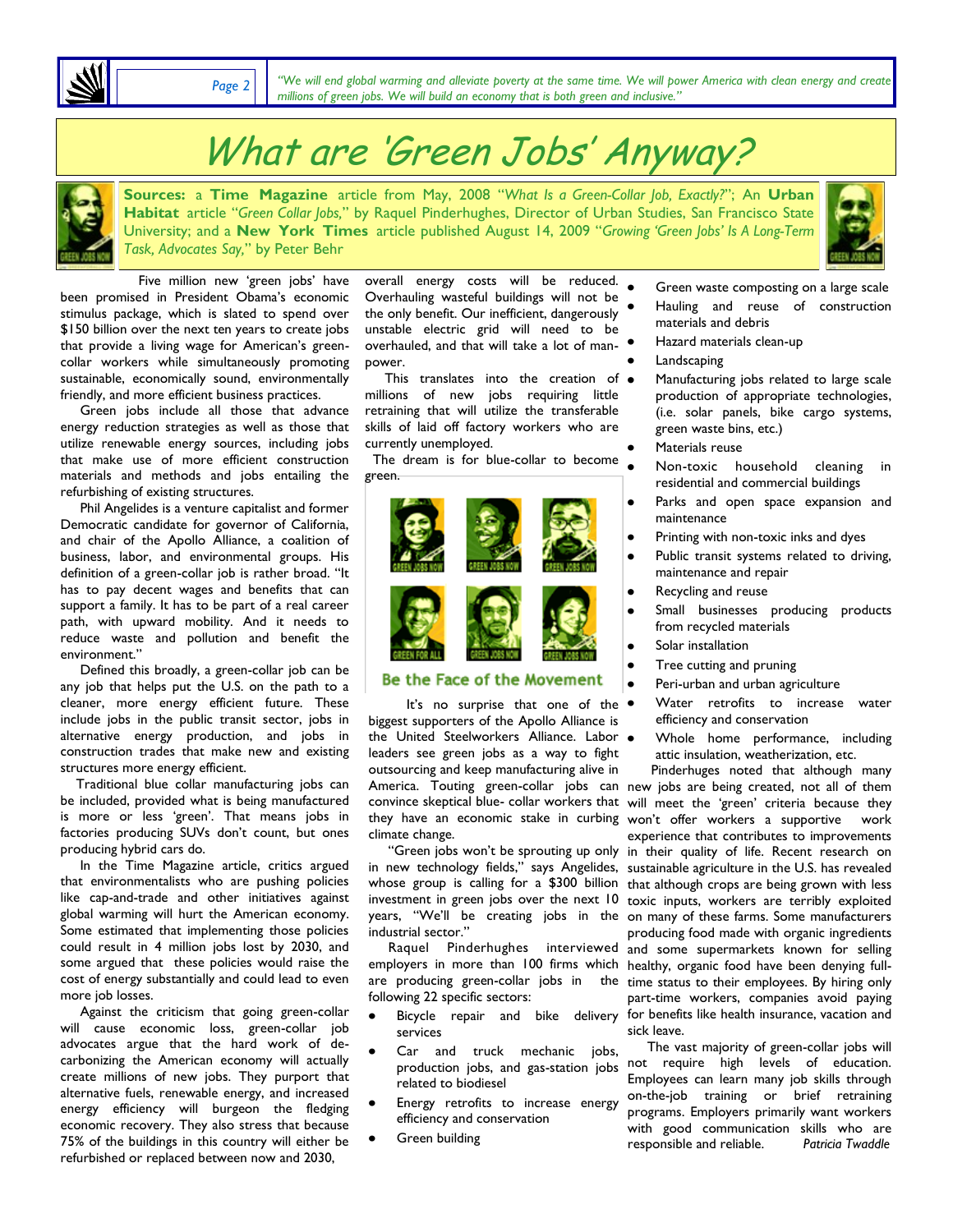*Page 3*

## Upcoming Events

**Schedule of Career Counseling Off campus Visits Fall 2009:**

> **Columbia campus:** 9/10 10/15 11/12

**Mexico Advanced Technology Center** 9/17 10/22

> **Hannibal campus:** 10/1 11/3

> **Kirksville campus:** 9/22 11/5

To schedule an appointment for individualized career counseling at the campus nearest you, please call the Career and Placement Services office at (660) 263-4110 ext 232.

For students attending the Moberly campus, individualized career counseling is available Monday - Friday between 8 a.m. - 5 p.m. by appointment.

#### **Services include:**

- **Vocational assessment:** career interest, aptitude, values and personality inventories
- **Support services:** time and stress management, learning styles assessment, study skills resources, counseling for test anxiety, referrals to community resources for financial aid and personal counseling
- **Scholarships and grants:** through the MACC New Traditions program

#### **COMPETENCY MODELS -**

**Missouri Employers Identify Key Skills** 

 New studies by state economic developers spell out the skills that workers need in order to succeed in occupations important to Missouri's future.

 The Missouri Department of Economic Development and its business partners across the state are releasing "competency models" identifying the core competencies needed for careers in industries the state has targeted for growth, including information technology, transportation, energy and life sciences.

 An article describing these competency models is available online through the Department of Elementary and Secondary Education's web site at:

[http://dese.mo.gov/divcareered/](http://dese.mo.gov/divcareered/MC_newsroom_competency-models_073109.htm)

[MC\\_newsroom\\_competency-models\\_073109.htm](http://dese.mo.gov/divcareered/MC_newsroom_competency-models_073109.htm)

## Tips on Building an Effective Network

Excerpts from an article by Bob Roth, who welcomes students to visit his web site: http://www.The4Realities.com. Bob Roth is the author of "The 4 Realities Of Success During and After College" and "The College Student's Guide To Landing A Great Job."

 Picture yourself standing in the center of a circle surrounded by all of your friends, relatives and acquaintances, approximately 200 people. Then, picture each of those 200 people at the center of their own circles, surrounded by everyone they know. If you were to contact all 200 of your relatives, friends and acquaintances with a question, you would have access to information and feedback from the more than 40,000 people in their networks. That is the power of networking.

You may think that you don't know 200 people, but most students do. You just don't realize it yet. So let's see if we can identify the 200 people you know. Start by listing your relatives, friends and acquaintances. Include everyone in the following groups:

**High School** - Use your yearbook to list classmates, class officers, club members, team members, teachers, administrators, counselors and service personnel. Also include acquaintances in the classes ahead of you and behind you in school.

**College** - Roommates, dorm mates, friends, classmates, class officers, club members, team members, professors, administrators, counselors and service personnel. Also include acquaintances in classes ahead of you and behind you in college.

**Local Community** - (At Home and At College) Neighbors, police, fire, ambulance, bank, hospital, religious institutions, library, recreation, accountant, barber, hair stylist, car mechanic, retailers, business professionals, politicians, community leaders, city employees, village and town employees, etc.

**Relatives** - Parents, siblings, close relatives, more distant relatives.

**Employers** - (Past and Present) Supervisors, co-workers, executives, employees in other departments, suppliers, customers and delivery people.

**Associations** - Local and national business, professional and community organizations.

**Military** - Active and retired military personnel, members of the military reserves.

 After you complete your list, you will find that you know more people than you thought. Record their names, mailing addresses, phone numbers, e-mail addresses and notes about your relationship, their professions and information exchanges. The group that you"ve just assembled is your network. However, to be effective, your network must be cultivated and nurtured. Most of all, it must be used and strengthened.

 *"An effective network is the secret weapon of the best job hunters."*

 College students who create and effectively tap their networks can unleash a plethora of targeted and useful job hunting information. Whenever you need information and contacts for your job search, you would be wise to tap your network. There will be people in your network who have the information and contacts you need.

 Your network can only work if you contact the people within it. The key to a working network is mutual respect, concern for others and a genuine interest in helping others. Importantly, you must understand that networks operate in both directions. Not only do they provide you with information and contacts, you must be willing to share your information and contacts with others.

 Creating and maintaining a network is very difficult, since a network requires constant attention. That means that you must contact and share information with the people in your network on a regular basis. If you only contact people when you need help, you may turn them off. The best networkers take a genuine interest in others. They contact their network just to keep in touch and to see if there is anything they can do to help. Because they can unleash the power of their network, giving people will always receive more in return.

 Since networking can provide critical information about people, employers and job opportunities, it makes a lot of sense for college students to take advantage of this job hunting technique. It works in even the worst economic times and helps to uncover the jobs that never get advertised. That's why I say, "To find a great job, build a great network." *Bob Roth*